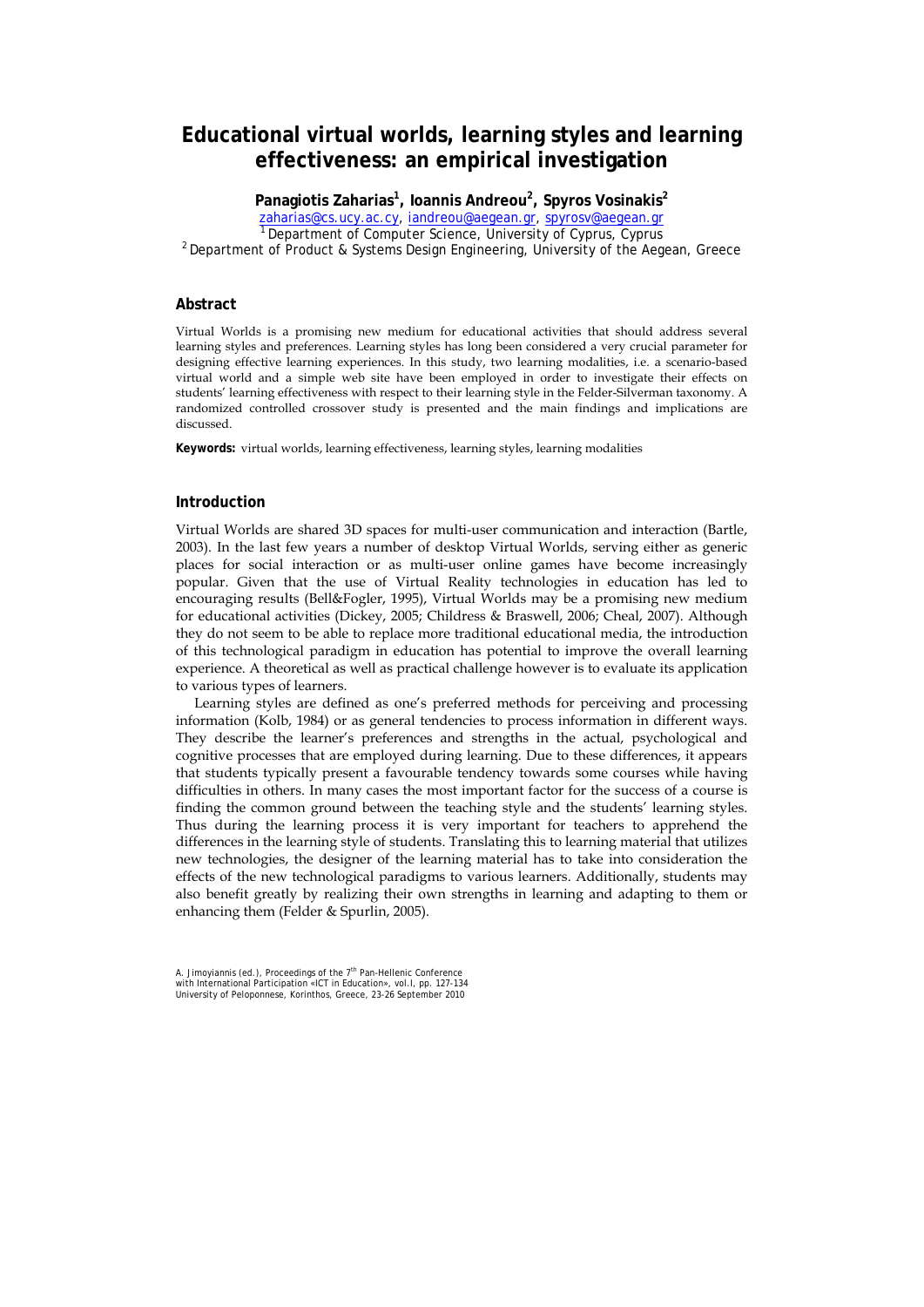In this study, two learning modalities, a virtual world and a simple web site with the same learning content have been employed in order to investigate their effects on students' learning effectiveness with respect to their learning style in the Felder-Silverman taxonomy.

#### **Virtual Worlds and Education**

Virtual Worlds are computer-generated environments, in which multiple users act, communicate and collaborate using embodied representations in a shared space (Bartle, 2003). Although they have been originally related to immersive environments using expensive and specialized hardware, studies have shown that user's presence can be achieved even in non-immersive environments (Sadowski & Stanney 2002). Today's most popular Virtual Worlds, such as Second Life and World of Warcraft, are based on standard desktop technologies. The success, in terms of the very large user base, of these environments is not difficult to explain: the freedom given to users to express themselves, to experiment, to configure their representation and to develop a kind of social life in the artificial environment have shown to be highly desirable (Herman et al., 2006).

Being a highly popular medium in which people tend to spend a lot of hours to communicate and entertain themselves, an important problem that the educational research community sought to investigate was whether Virtual Worlds can be effectively used as learning environments (Dickey, 2003; Cheal, 2007). Given that this fairly new medium of presentation, interaction and communication has significant differences compared to traditional learning paradigms, researchers attempted to study its effects on the learning outcomes and the circumstances and preconditions under which Virtual Worlds are to be used. A number of environments, prototypes and case studies have been setup in order to draw results on the use of Virtual Reality in education in the last two decades (Dede, 1995; Johnson et al., 1998; Dickey, 2005). These studies vary in terms of the educational content, the number of simultaneous users that can coexist in the environment, the user interface, the learning models that have been applied, etc. Interacting with virtual worlds has proven to be highly motivating for students and it usually draws their interest and enthusiasm. However, one has to note that virtual worlds cannot effectively substitute all other existing learning approaches. They should rather be faced as a complementary medium and should be integrated with other educational activities (Bell & Fogler, 1995).

#### **Learning Styles**

Learning styles relate to the behaviour of learners in interacting with the educational environment, receiving and perceiving and processing new information. Pask had identified differences between holist and serialist information processing styles as early as 1976 (Pask, 1976). In order to address the need of classifying students according to their characteristics, strengths and preferences during the educational process, learning styles models - or taxonomies - have been proposed. Learning style models have been used in education and are becoming increasingly popular. Hain utilized the learning style models of Kolb (Kolb, 1984) and Dunn (Dunn, 1990) to develop teaching strategies for Physics, Algebra and Trigonometry (Hain, 1999); she then proposed teaching techniques that appeal to the various learners. Sutliff highlighted the importance of using a balanced teaching approach and proposed general directions towards reaching all of students, especially in culturally divided classrooms (Sutliff, 2001); the Kolb Learning Styles Inventory (LSI) was at that time administered to junior level students.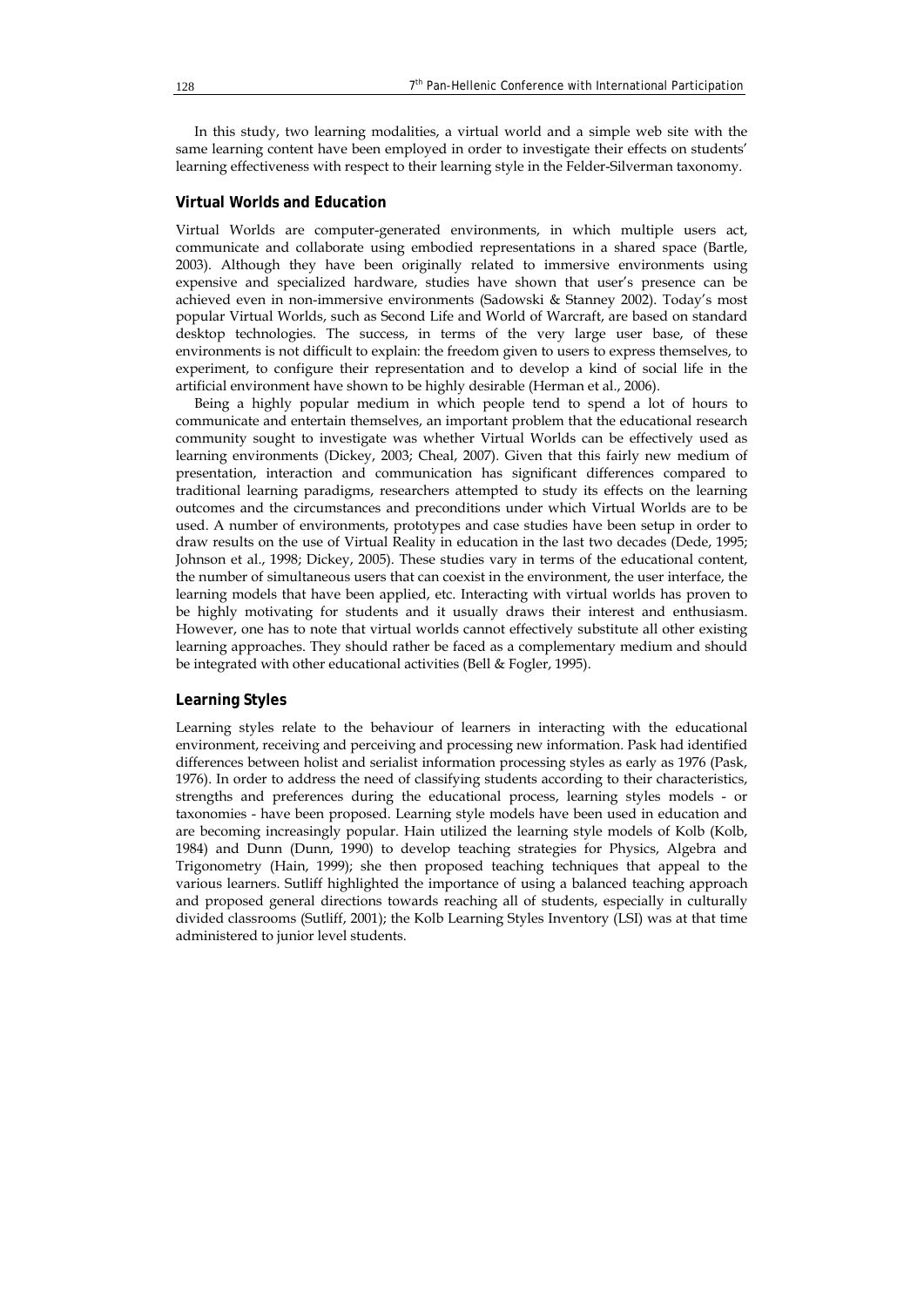A popular learning style model was proposed by Felder and Silverman (Felder & Silverman, 1988). Relations between learning styles of that model and other models (Kolb, 1984), the Meyers-Briggs Type Indicator (Lawrence 1994), modality theory (Barbe, 1979), are presented in (Felder & Spurlin, 2005). For our research we have chosen this model, due to its simplicity for students and its applicability. It is also a widely known and recognized model that has been used and validated in several empirical studies. Learning style taxonomies are defined by distinct learning characteristics. In the selected model a pair of opposing characteristics represents an axis in a multidimensional space. Students are then classified according to their preference towards one of the opposing characteristics for each pair. Student preferences are considered continua rather than discrete values, although it may sometimes be useful to simplify this model for analysis. The learning styles of students are described using four dimensions, defined by the following pairs of opposing characteristics:

|  |  |  | <b>Table 1. Learning Styles Dimensions</b> |
|--|--|--|--------------------------------------------|
|--|--|--|--------------------------------------------|

| sensing:                                      | <i>intuitive</i> :                                 |
|-----------------------------------------------|----------------------------------------------------|
| concrete thinker, practical, oriented towards | abstract thinker, innovative, oriented toward      |
| facts and procedures                          | theories and underlying meanings                   |
| <i>visual:</i>                                | verbal:                                            |
| preferring visual representations such as     | preferring written and spoken explanations         |
| pictures, diagrams, flow charts etc.          |                                                    |
| <i>active</i> :                               | <i>reflective</i> :                                |
| learning by trial, enjoying group work        | learning by thinking things through, preferring to |
|                                               | work alone or with a single familiar partner       |
| sequential:                                   | global:                                            |
| perceiving information step by step           | having a global perspective of the presented       |
|                                               | information                                        |

These characteristics represent student strengths and preferences on perception, type of input, processing style and understanding. The teaching style can also be defined according to a learning style, in terms of content, presentation, student participation and perspective. Felder notes that learning style preferences are not reliable indications of learning styles and weaknesses. Authors note that this is taken into consideration in the formulation of our evaluation methodology i.e. we evaluate effectiveness (knowledge gained through a learning intervention) rather than preference.

#### *Addressing Learning Styles in Virtual Worlds*

A number of prototype environments have been built in order to support learning in virtual worlds and the various studies lead to encouraging results concerning the future of this medium as an educational tool. However, given that individuals differ in terms of the ways they can effectively learn new concepts, it is important to investigate whether the performance of students in 3D educational environments depends on their learning style. If any such dependency can be shown, further research about the design of future virtual worlds aspiring to provide effective support to the various learning styles, would be of great value to the educational research community.

Chen, Toh and Wan (Chen et al., 2005) examine the dependency between learning styles and Virtual Reality. They were based on Kolb's theory of learning styles (Kolb, 1984) and have used two groups to categorize learners: assimilators and accommodators. They set up a study in order to gain empirical data on the relationship between learning styles and the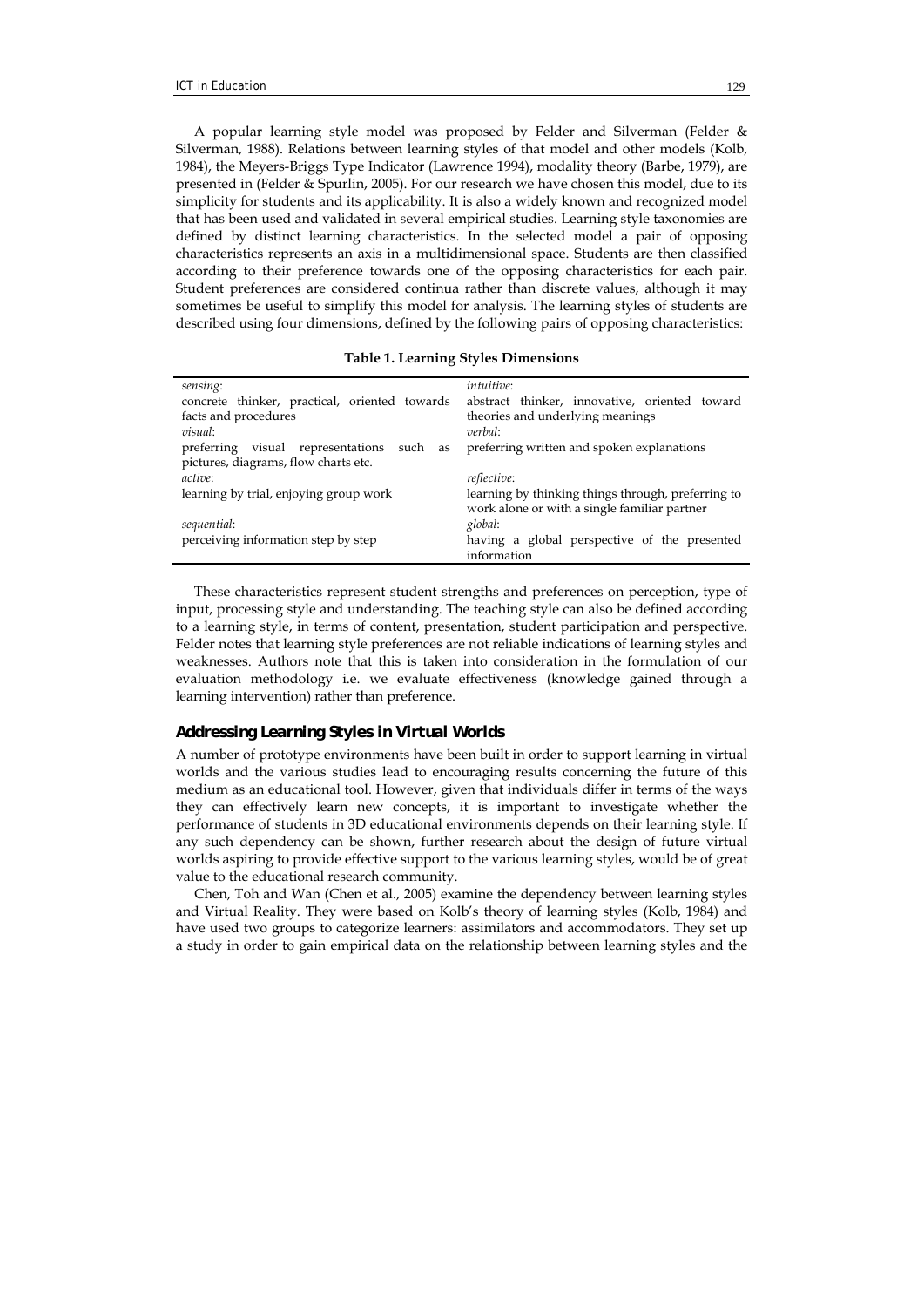learners' score in three different modes: VR, VR with guided exploration and Non VR. The evaluation results showed a dependency between the students' scores and their learning styles, as accommodators performed better in the non-guided VR environment compared to the Non VR, whilst assimilators' score was vice versa. It is also noticeable that students performed better in the virtual environment with guided exploration independent from their learning style, when compared to the other two modes; this is a result that highlights the importance of the virtual world design decisions for the learning outcomes. The paper by Ford (Ford, 2000) presents a study of Pask's information processing styles (Pask, 1976) and the requirements they raise for the design of virtual environments. The author presents the idea of adaptive virtual learning environments that will be optimized to support individual learners. A number of research directions and design guidelines for virtual environments are presented, but, to the best of our knowledge, no such system has been yet designed and implemented. Bell and Fogler investigate the use of Virtual Reality as an educational tool and examines ways, in which the individual learning styles proposed by Felder and Silverman can be addressed (Bell & Fogler, 1995). They claim that virtual environments are mostly appealing to visual and active learners, whilst global learners may also benefit from the ability to see the big picture and the relationship between abstract concepts and physical realities. They also highlight the fact that a virtual world can contain interactive representations of abstract concepts, which may help sensory learners to get a better understanding of them.

#### *Methodology*

The main focus is on investigation of the relationship between two different learning modalities, learning styles and their effect on learning performance. The first learning modality is a static web site (contained a "text enriched with some illustrations" module), while the second learning modality is a virtual world based on a specific educational scenario.

#### **Design of the learning interventions**

In this study we chose to have two learning modalities/interventions and students from all the learning style categories. The first learning modality was developed as a simple static web site. The second was developed as a small virtual world. The learning topic for both learning interventions was an introductory short course on Cryptography, i.e. some basic cryptography concepts, symmetric and public key cryptography, SSL.

Regarding the first learning modality, the static web site, we used a typical "text enriched with some illustrations" module. The design of the html pages was as minimal as possible. As for the second learning intervention, the virtual world, we prepared a scenario entitled "Alice in the world of Cryptography". It consists of four environments, each of which introducing one of the following concepts: introduction to cryptography, symmetric key encryption, public key encryption and introduction to SSL. The virtual world material follows the pedagogical approach of guided-inquiry (Colburn, 2000), where students are guided to uncover critical concepts for themselves. Each environment presents a simple reallife scenario and the students are asked to solve a specific problem. E.g. two friends Alice and Bob wish to communicate securely via a public network, whilst an eavesdropper is attempting to gain access to their conversation. The students can navigate freely in the environment and may interact with various objects by pressing buttons and switching between options. They are asked to actively participate, by experimenting with the active elements and by observing the effects of their actions in real time, e.g. they may try to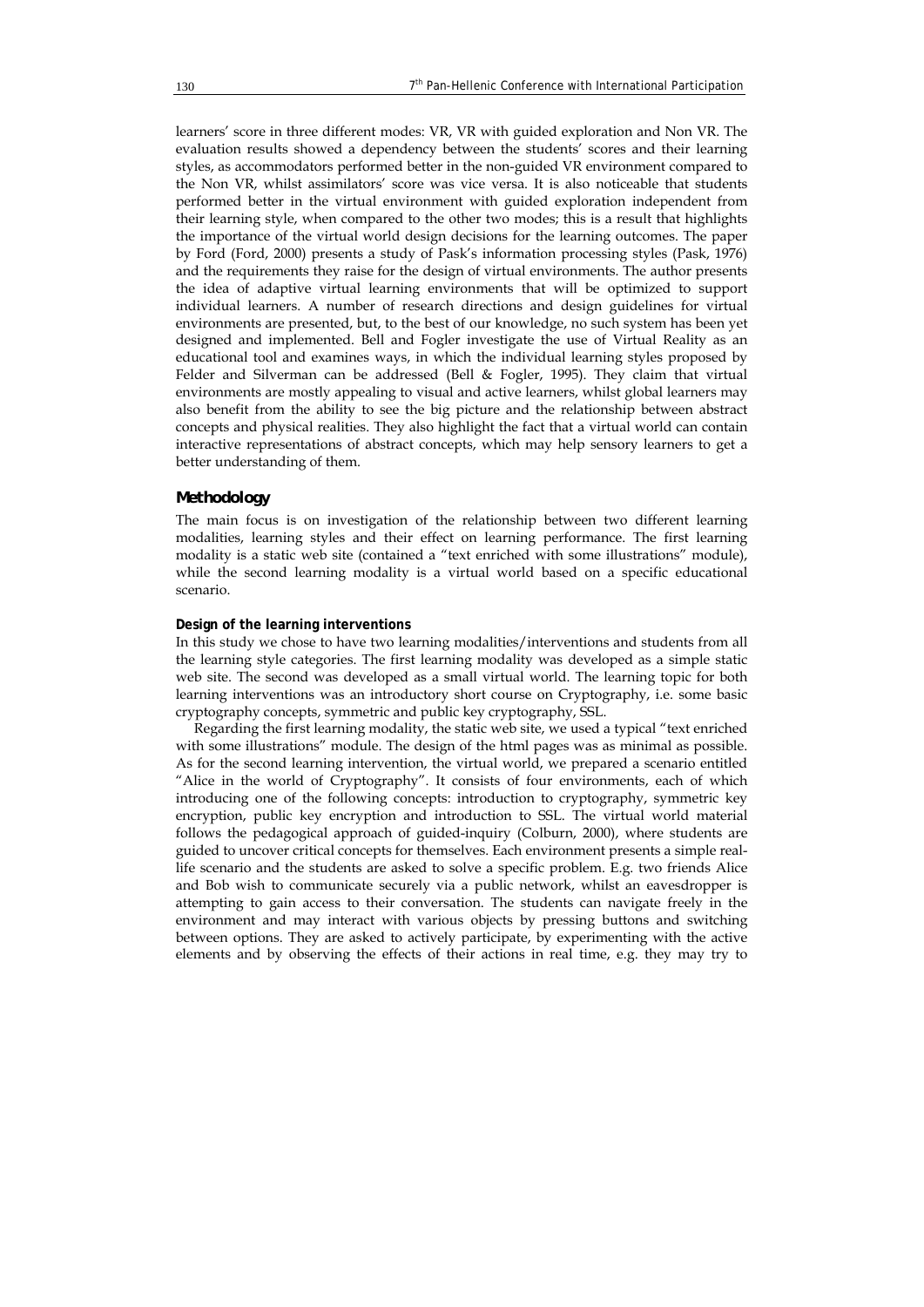change the size of the encryption key and see the effects on a brute-force decoding attempt. The environment visualizes both concrete objects and abstract concepts and processes, e.g. it shows two users typing and reading messages in their computer, as well as an abstract depiction of the encoding and decoding processes that take place within their computers and a simplified animation of the transmission of their data via a public network. The virtual worlds have been implemented in VRML using AvatarStudio for the visualization and animation of the avatars and VRMLScript for the behaviour of the interactive objects. Figure 1 shows screenshots of the environment.



**Figure 1. Four Screenshots of the Virtual World** 

#### **Measures**

Learning style was measured using the ILS instrument (Felder and Spurlin 2005), which provides scores for the four learning style dimensions: active -reflective, visual - verbal, sensing - intuitive and sequential - global. Scores range -11 to +11 in increments of two (-11, -9, -5 ...5, 7, 9, 11). Learning performance was measured using an online multiple choice test at the end of each learning intervention. The test contained 5 questions that were designed especially so as to cover the learning objectives of the learning interventions. These questions were pilot tested by two computer security experts.

#### **Subjects and procedure**

49 undergraduate students from the department of Product & Systems Design Engineering of the University of the Aegean were actively involved in the experiments. 25 were male (51%) and 24 were female (49%), while all of them were between 18-23 years of age. 34% of the students were following the 5th year of studies, 30% of the students were in the 4th year while the rest of them were following the second or third year. The experimental procedure was organized in two stages: during the first stage the students were invited to answer the ILS questionnaire. Such a process took place 3-4 weeks before the second and the final stage of the experimental procedure. 49 students submitted their learning styles profile according to the ILS. 79,59% of them are Active learners, 20,40% were Reflective, 46,93% were Sensing, 53,06% were Intuitive, 83,67% were Visual while 16,32% were verbal and 36,73% were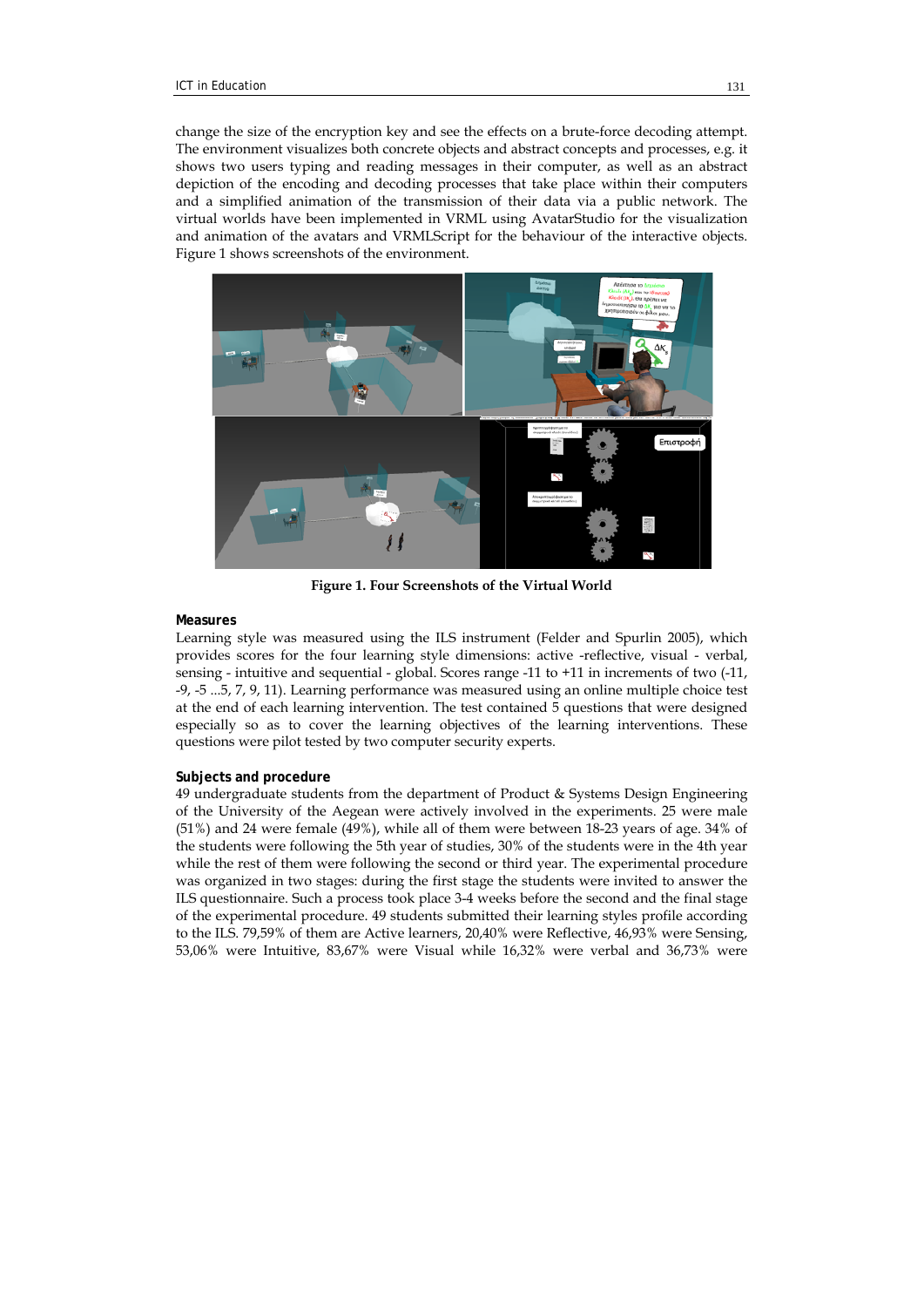Sequential and 63,26% were Global. During the second stage students participated in a lab experiment. Students were randomly assigned in two groups. A counterbalanced design was employed in order to control for order effects, where the two separate groups of subjects received treatments in a different order. Counterbalancing is usually thought of as a method for controlling order effects in a repeated measures design. The first group of students (N=24) interacted first with the static web page (St) and then with the virtual world (VW), while the second group of students (N=25) interacted with the virtual world first and then with the static web page (A group: St→VW and B group: VW→St). As already mentioned students took a knowledge test at the end of each learning intervention. The whole process (interaction with the learning interventions and completion of the knowledge tests) took around 60-70 minutes.

# *Data analysis and results*

A two-factor mixed factorial ANOVA model was used in this study. As already emphasized, the main research aim was to investigate the effects of Learning Styles (LS) and Learning modality/intervention on students' learning performance. Therefore the two factors (which are the independent variables) are the Learning Styles and the Learning modality while the students' learning performance is the dependent variable. In this model Learning modality is the repeated-measures independent variable and the Learning style is the between-group independent variable. Before running the two-factor mixed ANOVA model, some additional tests were performed. An independent samples t-test for differences between the mean scores (for both of the learning performance tests) of male and female subjects was performed. No statistical significant differences were revealed. Table 2 shows that learners from all learning styles performed better under the static learning modality.

|               | LS         | N   | Mean  | Std.<br>Deviation |    | LS         | N   | Mean  | Std.<br>Deviation |
|---------------|------------|-----|-------|-------------------|----|------------|-----|-------|-------------------|
| <b>Static</b> | Active     | 40  | .7100 | .24786            | VW | Active     | 40  | .5750 | ,28352            |
|               | Reflective | 9   | .7111 | .31798            |    | Reflective | 9   | .4889 | .14530            |
|               | Sensing    | 23  | .7217 | ,21523            |    | Sensing    | 23  | ,5826 | ,28228            |
|               | Intuitive  | 26  | .7000 | .29530            |    | Intuitive  | 26  | ,5385 | ,25152            |
|               | Visual     | 42  | .7000 | .26595            |    | Visual     | 42  | .5619 | ,25847            |
|               | Verbal     | 7   | .7714 | .21381            |    | Verbal     | 7   | .5429 | .32071            |
|               | Sequential | 18  | .8000 | .20580            |    | Sequential | 18  | .5778 | .26470            |
|               | Global     | 31  | ,6581 | .27419            |    | Global     | 31  | .5484 | ,26817            |
|               | Total      | 196 | ,7102 | .25640            |    | Total      | 196 | ,5592 | ,26247            |

**Table 2. Learning performance for all Learning Styles** 

|  | Table 3. Effects of independent variables on students' learning performance |
|--|-----------------------------------------------------------------------------|
|  |                                                                             |

| <b>Tests of Within-Subjects Contrasts</b> |        |                                                |  |       |        |      |  |
|-------------------------------------------|--------|------------------------------------------------|--|-------|--------|------|--|
| Measure: Learning performance             |        |                                                |  |       |        |      |  |
| Source                                    |        | factor1 Type III Sum of Squares Df Mean Square |  |       | - F    | Sig. |  |
| factor1                                   | Linear | 1.947                                          |  | 1.947 | 38.298 | ,000 |  |
| factor1 * LearningStyle                   | Linear | .128                                           |  | .018  | .359   | .925 |  |

Additionally according to the data analysis (Table 3) it seems that there is a significant effect of learning modality/intervention (factor1) on students' learning performance (F=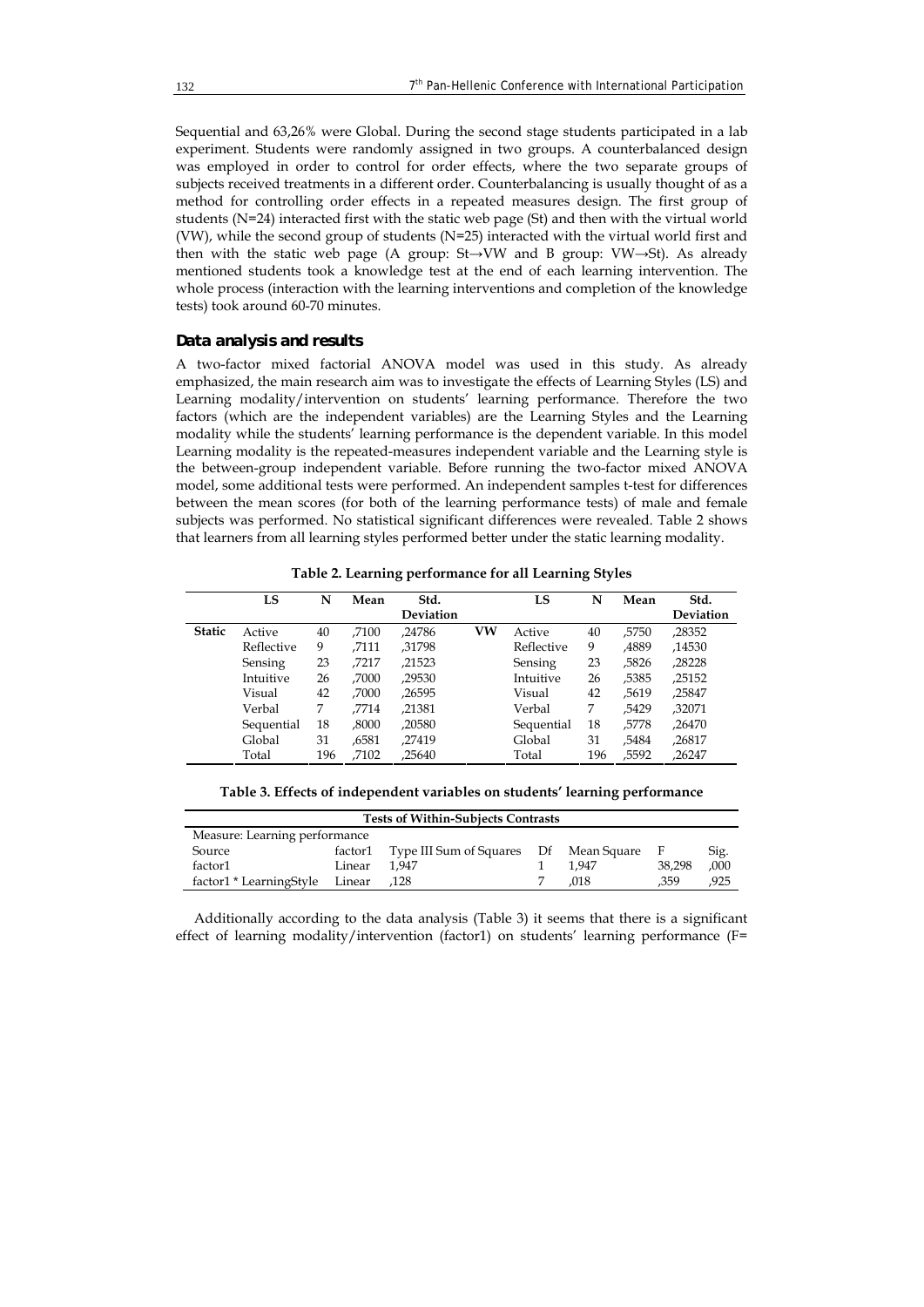$38.298$ ,  $p = 0.000$ ) while the interaction between the learning modality and the learning style is not significant ( $F = .359$ ,  $p = .925$ ).

The effect of the between-subjects variable (Learning Style) on the students' learning performance, was found as no statistical significant (F= .375, p= . 916) (Table 4).

**Table 4. Effects of Learning style on students' learning performance** 

| <b>Tests of Between-Subjects Effects</b> |                         |     |             |          |      |  |  |
|------------------------------------------|-------------------------|-----|-------------|----------|------|--|--|
| Measure: Learning performance            |                         |     |             |          |      |  |  |
| Transformed Variable: Average            |                         |     |             |          |      |  |  |
| Source                                   | Type III Sum of Squares | Df  | Mean Square | - F      | Sig. |  |  |
| Intercept                                | 109,834                 |     | 109,834     | 1263,714 | ,000 |  |  |
| LearningStyle                            | .228                    |     | .033        | .375     | .916 |  |  |
| Error                                    | 16,340                  | 188 | ,087        |          |      |  |  |

### **Discussion and concluding remarks**

Results revealed that learning modalities had a significant effect on learning effectiveness. A first comment on the results of the two-factor mixed model is that all students of all learning styles performed better after the interaction with the static web page. It was expected that learners would perform much higher after the interaction with the virtual world. More specifically we would expect that learners with sensing learning style would perform better using a problem-first learning modality (virtual world) method while intuitive learners would do better sing an information-first method (static web page).

However, students did not perform better after the interaction with the virtual world regardless of their learning style. This may be explained by the fact that there is an innovative way of exploring and navigating the virtual world environment and the realistic 3D graphics can distract to a certain extent the learners (Wrzesien, et al., 2010; Papastegriou, 2009). In this study it seems that a more "traditional" type of learning modality such as a static web site is more typical and convenient for the learners who have been used to interact with it in order to get information about the course and learn about the subject matter. This was more or less confirmed by the informal observations of the researchers and the commentaries made by the learners. A second basic remark on the results is that learning styles did not have a significant effect nor did the interaction between the learning modality and the learning style. This calls for a deeper investigation on the characteristics of each learning modality that have an impact on learning effectiveness. Moreover, the non significant effect of learning styles is contradictory with the findings of other studies that indicate that virtual worlds have great potential to support active, sensing, global learners (Dede, 2005). Another parameter that may have influenced the non significant results regarding the learning styles is the factual character of knowledge provided through the learning modalities, while various studies have supported the strength of VWs in collaborative, exploratory and problem-based learning (de Freitas, 2008; Hut, 2007).

A study limitation has to do with the test for the learning effectiveness which was employed in this study; it was quite short, due to the fact that the level of the learning material for both the learning interventions was quite generic. In addition the learning topic of the two learning modalities had not been taught previously in the classroom. Results might be different if we chose a different learning topic (previously taught in the classroom) which is more familiar to the students. Future research effort can provide more evidence on the effect of learning style strength on learning effectiveness in and with/without Virtual